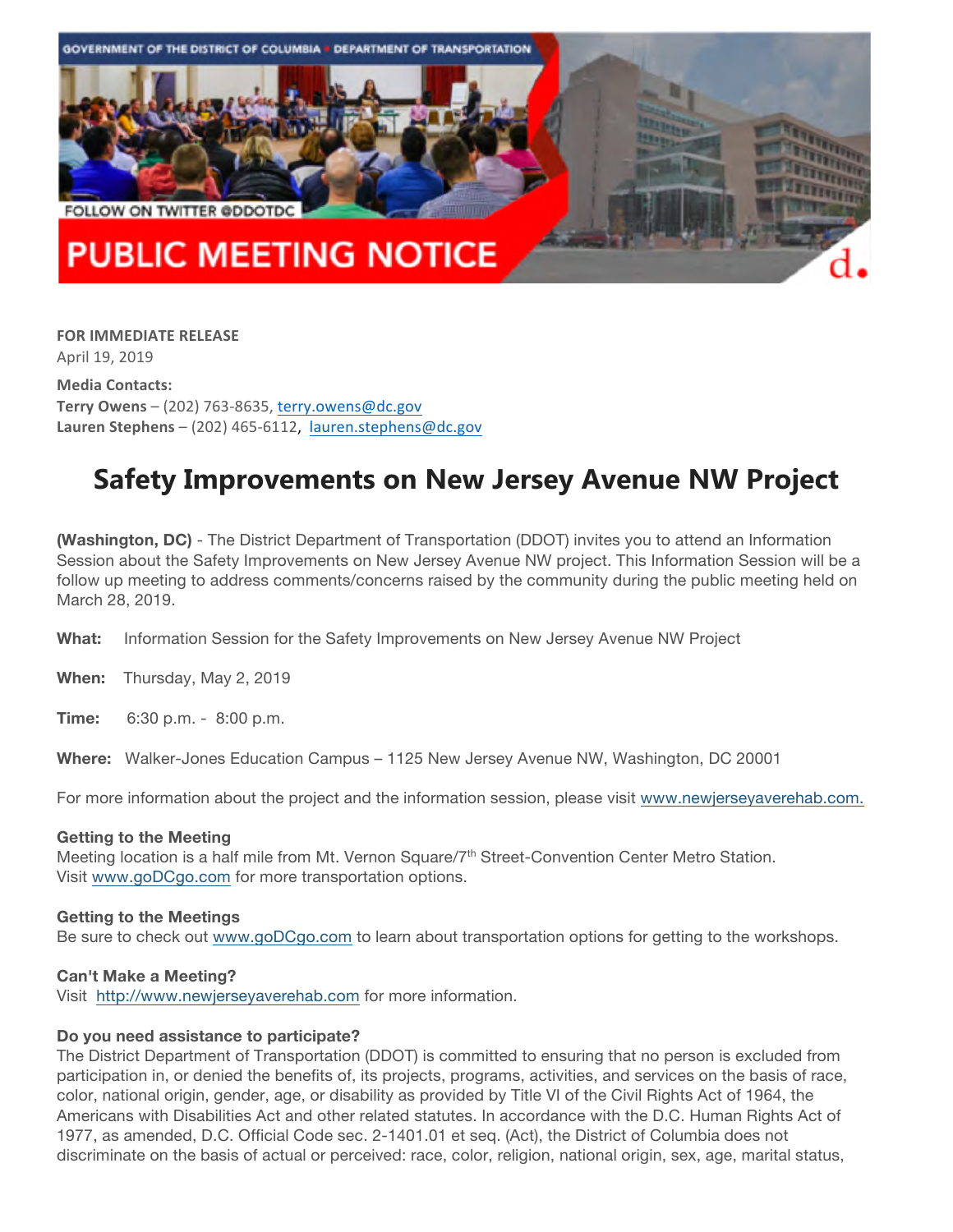personal appearance, sexual orientation, gender identity or expression, familial status, family responsibilities, matriculation, political affiliation, genetic information, disability, source of

income, status as a victim of an intrafamily offense, or place of residence or business. Sexual harassment is a form of sex discrimination which is prohibited by the Act. In addition, harassment based on any of the above protected categories is prohibited by the Act. Discrimination is a violation of the Act will not be tolerated. Violators will be subject to disciplinary action.

If you need special accommodations or language assistance services (translation or interpretation) please contact Cesar Barreto at 202-671-2829 or Cesar.Barreto@dc.gov 72 hours in advance of the meeting.

If you need language assistance services (translation or interpretation), please contact Karen Randolph at 202- 671-2620 or Karen. Randolph@dc.gov 72 hours in advance of the meeting. These services will be provided free of charge.

## **AYUDA EN SU IDIOMA**

Si necesita ayuda en Español, por favor llame al 202-671-2700 para proporcionarle un intérprete de manera gratuita.

#### **AVISO IMPORTANTE**

Este documento contiene información importante. Si necesita ayuda en Español o si tiene alguna pregunta sobre este aviso, por favor llame al 202-671-2620. Infórmele al representante de atención al cliente el idioma que habla para que le proporcione un intérprete sin costo para usted. Gracias.

#### **AIDE LINGUISTIQUE**

Si vous avez besoin d'aide en Français appelez-le 202-671-2700 et l'assistance d'un interprète vous sera fournie gratuitement.

#### **AVIS IMPORTANT**

Ce document contient des informations importantes. Si vous avez besoin d'aide en Français ou si vous avez des questions au sujet du présent avis, veuillez appeler le 202-671-2700. Dites au représentant de service quelle langue vous parlez et l'assistance d'un interprète vous sera fournie gratuitement. Merci.

## **GIÚP ĐỠ VỀ NGÔN NGỮ**

Nếu quý vị cần giúp đỡ về tiếng Việt, xin gọi 202-671-2700 để chúng tôi thu xếp có thông dịch viên đến giúp quý vị miễn phí.

## **THÔNG BÁO QUAN TRỌNG**

Tài liệu này có nhiều thông tin quan trong. Nếu quý vị cần giúp đỡ về tiếng Việt, hoặc có thắc mắc bề thông báo này, xin gọi 202-671-2700. Nói với người trả lời điện thoại là quý vị muốn nói chuyện bằng tiếng Việt để chúng tôi thu xếp có thông dịch viên đến giúp quý vị mà không tốn đồng nào. Xin cảm ơn.

## **የቋንቋ እርዳታ**

በአማርኛ እርዳታ ከፈለጉ በ 202-671-2700 ይደውሉ። የነፃ አስተርጓሚ ይመደብልዎታል።

## **ጠቃሚ ማስታወቂያ**

ይህ ሰነድ ጠቃሚ መረጃ ይዟል። በአማርኛ እርዳታ ከፈለጉ ወይም ስለዚህ ማስታወቂያ ጥያቄ ካለዎት በ 202-671- 2700 ይደውሉ። የትኛውን ቋንቋ እንደሚናገሩ ለደንበኞች አገልግሎት ተወካይ ይንገሩ። ያለምንም ክፍያ አስተርጓሚይመደ ብልዎታል። እናመሰግናለን።

## **언어 지원**

한국어로 언어 지원이 필요하신 경우 202-671-2700로 연락을 주시면 무료로 통역이 제공됩니다.